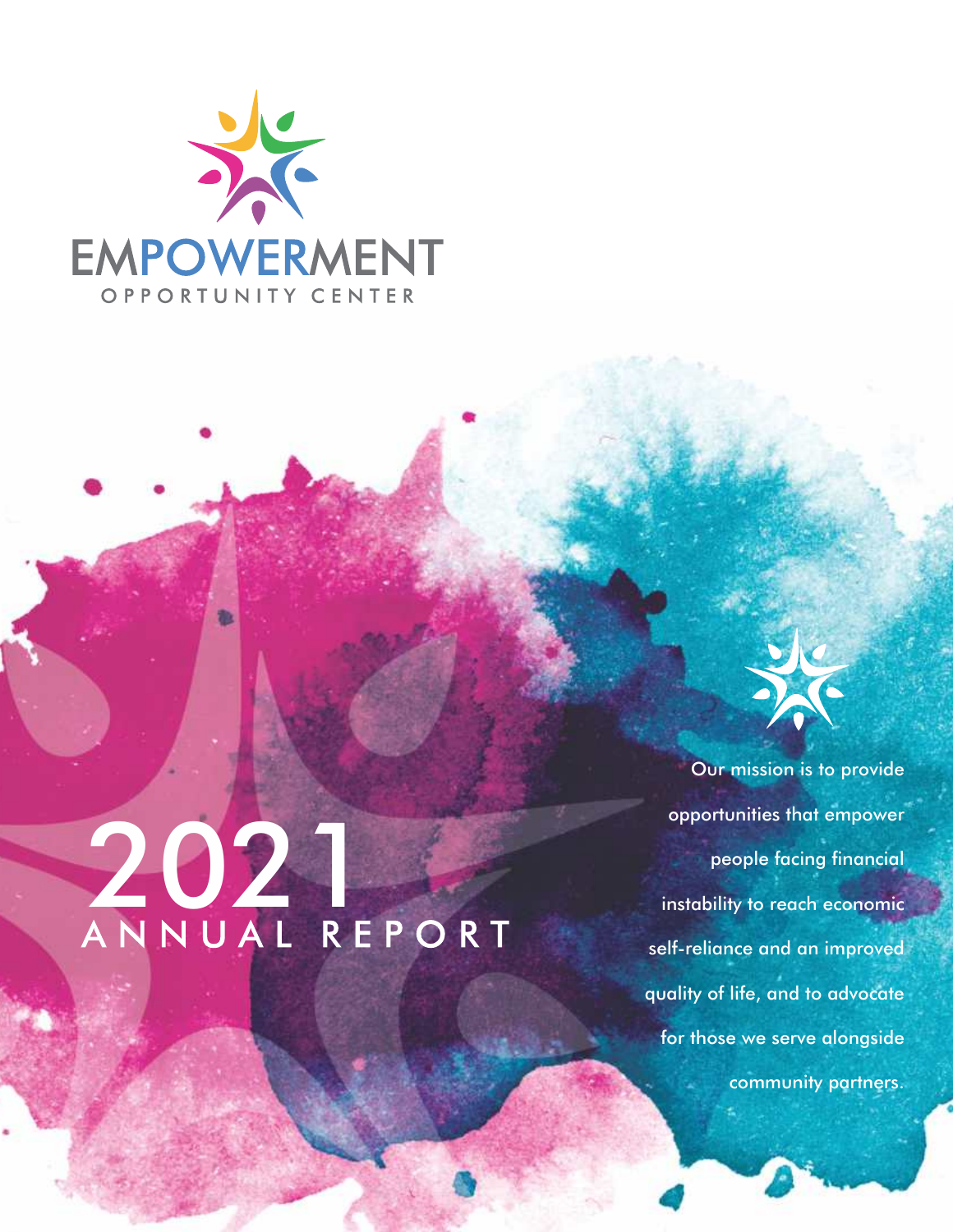

**2,439 1,788**

**5 2 6**

**32**

**167**

**1488**

We envision a community where everyone works together to eliminate poverty, empower all people to reach economic self-reliance, and help senior citizens live independently with dignity and respect.

#### IN 2021 WE SERVED...

HOUSEHOLDS WITH UTILITY ASSISTANCE FOOD BOXES TO SENIORS PEOPLE WITH JOB TRAINING AND EMPLOYMENT READINESS SERVICES HOUSEHOLDS WITH ACCESSIBILITY MODIFICATIONS TO THEIR HOMES HOUSEHOLDS WITH WEATHERIZATION ASSISTANCE PEOPLE WITH HOMELESS SERVICES CHILDREN AND THEIR FAMILIES THROUGH ANNA WATERS HEAD START PROGRAM LUNCHES TO SENIORS

#### ANNA WATERS HEAD START



#### WE ENGAGE OUR HEAD START PARENTS & FAMILIES!

In 2021 we conducted the following Parent Engagement Activities:

- Parent Committee Meetings
- Policy Council Meetings
- •Male Engagement Activities
- Parent Appreciation Events
- •Special Women Activities
- Family Literacy Nights



- •Approximately 1,284 low income 3 and 4 year olds live in Macon County.
- 99% of Head Start children received dental exams.
- 100% of Head Start children received medical exams.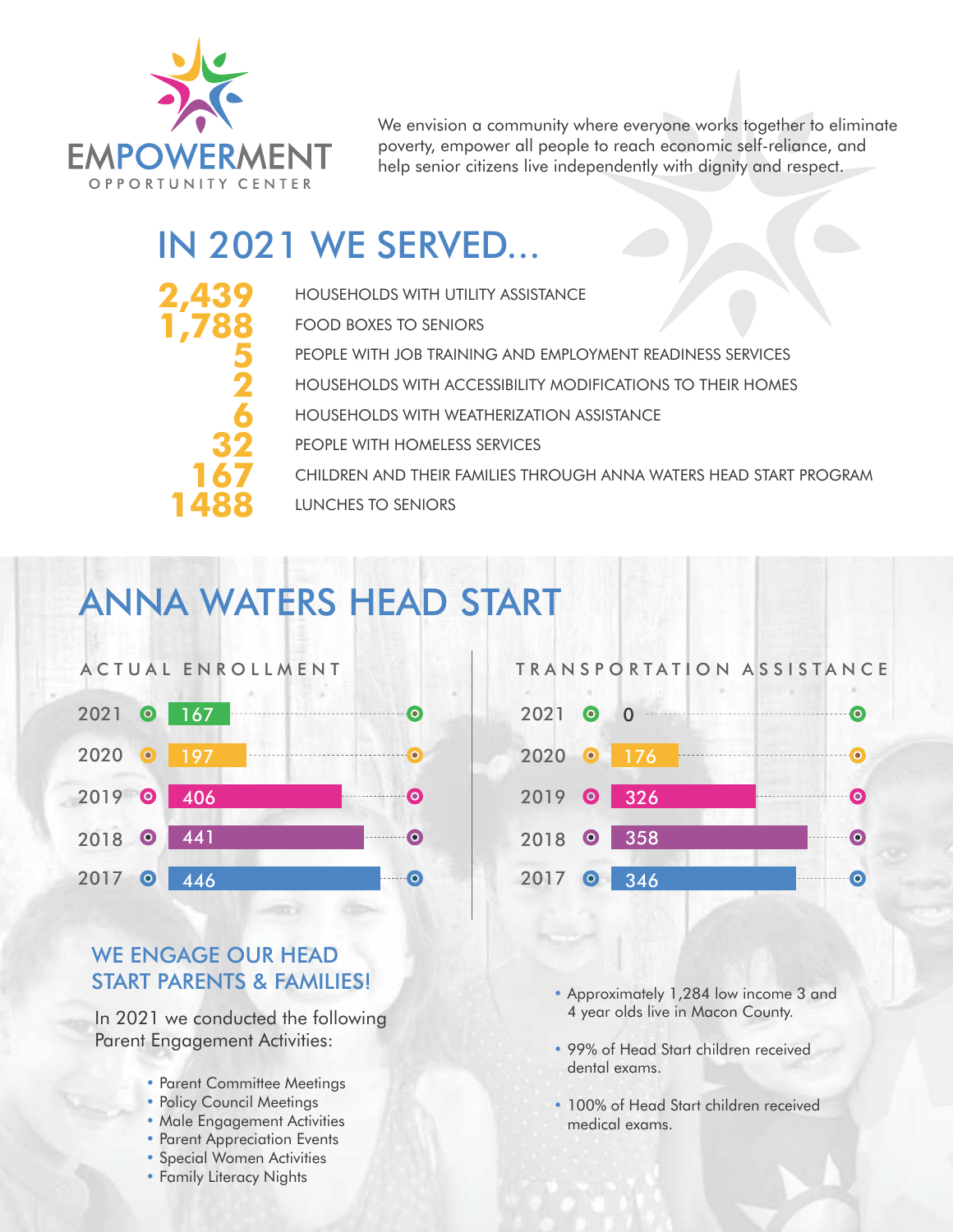#### ANNA WATERS HEAD START

#### AVERAGE MONTHLY HEAD START ENROLLMENT

### 167

#### August 2020 – May 2021

| September | 128              |
|-----------|------------------|
| October   | 141              |
| November  | $14\overline{4}$ |
| December  | 149              |
| January   | 150              |
| February  | 156              |
| March     | 160              |
| April     | 165              |

#### In 2021 our Head Start students benefited from enrollment and instruction, according to the Teaching Strategies Gold Outcomes

The goal is that 85% of children will meet or exceed age appropriate targets.

| • Social/Emotional Development | 72% |
|--------------------------------|-----|
| • Physical Motor               | 79% |
| • Language                     | 68% |
| • Congnitive                   | 60% |
| • Literacy                     | 71% |
| • Mathematics                  | 64% |
|                                |     |

#### PROGRAM EXPENSES HEAD START

| Salaries and Fringes            | \$1,306,365 |
|---------------------------------|-------------|
| <b>Contractual Services</b>     | \$84,468    |
| <b>Direct Client Assistance</b> | \$35,791    |
| Insurance                       | \$31,967    |
| Equipment Rental and Repairs    | \$15,739    |
| Occupancy                       | \$199,459   |
| Postage                         | \$304       |
| Advertising                     | \$37        |
| Telephone                       | \$37,621    |
| Supplies                        | \$172,578   |
| Printing                        | \$600       |
| Minor Equipment                 | \$11,882    |
| Travel                          | \$217       |
| <b>Training and Conferences</b> | \$6,469     |
| Dues and Subscriptions          | \$3,899     |
| Depreciation                    | \$167,189   |
| Other Costs                     | \$612       |
| <b>TOTAL EXPENSES</b>           | \$2,075,197 |
|                                 |             |

#### SCHOOL READINESS GOALS

The goal is that 85% of children will meet or exceed age appropriate targets.

| 79%                                         |
|---------------------------------------------|
| 72%                                         |
| 66%                                         |
| 70%                                         |
| • Congnitive & Knowledge Development<br>62% |
|                                             |

While our 2021 outcomes were negatively impacted by the COVID-19 pandemic, we are already seeing a significant improvement in 2022 and expect that trend to continue.